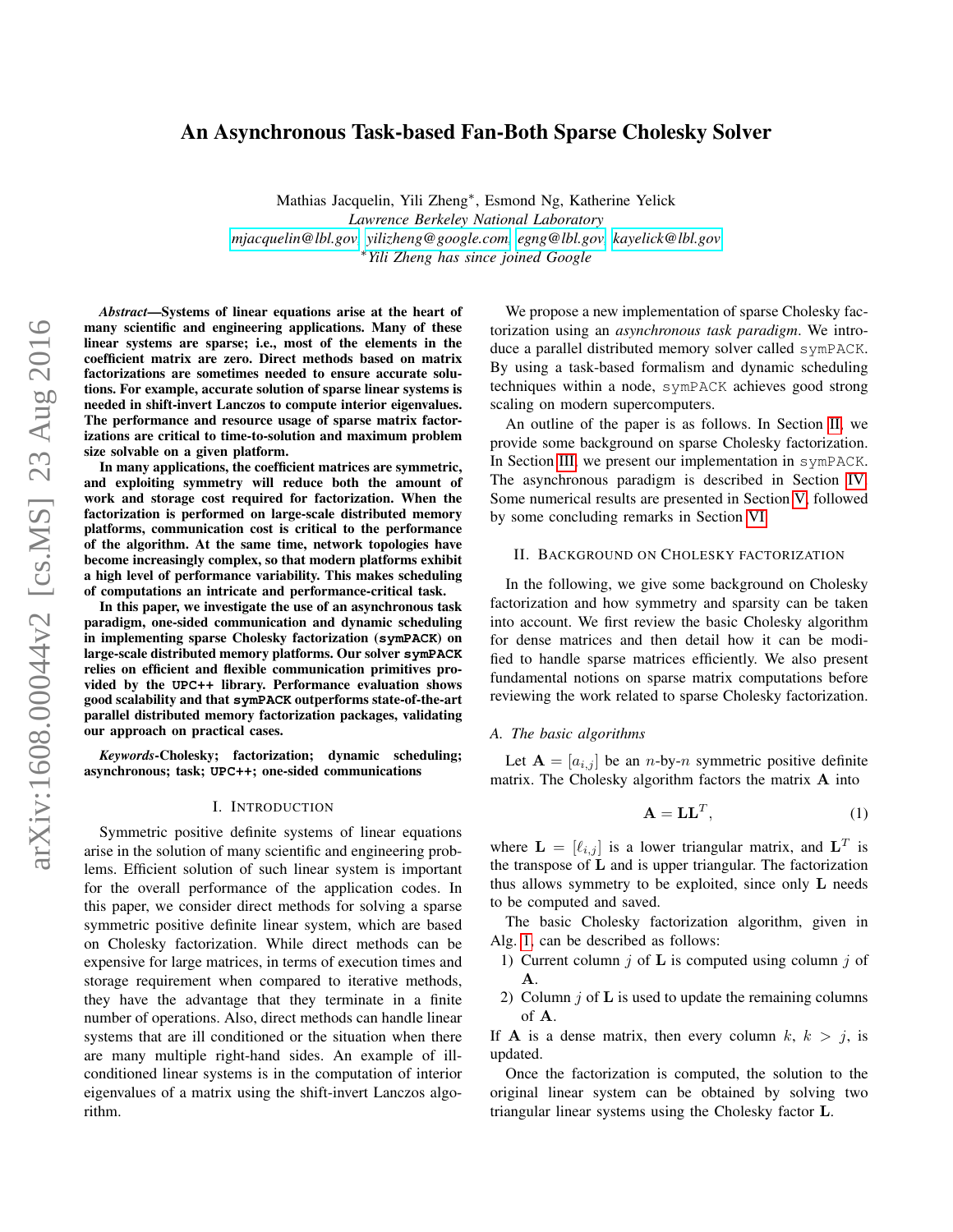**for** column 
$$
j = 1
$$
 to *n* **do**  
\n
$$
\begin{cases}\n\ell_{j,j} = \sqrt{a_{j,j}} \\
\text{for } row \ i = j + 1 \ \text{to } n \ \text{do} \\
\ell_{i,j} = a_{i,j}/\ell_{j,j} \\
\text{end}\n\end{cases}
$$
\n**for** column  $k = j + 1$  to *n* **do**  
\n**for** row  $i = k$  to *n* **do**  
\n
$$
\begin{cases}\n\text{for row } i = k \ \text{to } n \ \text{do} \\
a_{i,k} = a_{i,k} - \ell_{i,j} \cdot \ell_{k,j} \\
\text{end}\n\end{cases}
$$
\n**end**

<span id="page-1-0"></span>Algorithm 1: Basic Cholesky algorithm

#### *B. Cholesky factorization of sparse matrices*

For large-scale applications, A is often *sparse*, meaning that most of the elements of A are zero. When the Cholesky factorization of A is computed, some of the zero entries will turn into nonzero (due to the subtraction operations in the column updates; see Alg. [1\)](#page-1-0). The extra nonzero entries are referred to as *fill-in*. For in-depth discussion of sparse Cholesky factorization, the reader is referred to [\[1\]](#page-9-0).

Following is an important observation in sparse Cholesky factorization. It is expected that the columns of L will become denser and denser as one moves from the left to the right. This is due to the fact that the fill-in in one column will result in additional fill-in in subsequent columns. Thus, it is not uncommon to find groups of consecutive columns that eventually share essentially the same zero-nonzero structure. Such a group of columns is referred to as a *supernode*. To be specific, if columns  $i, i+1, \dots, j$  form a supernode, then the diagonal block of these columns will be completely dense, and row k,  $j + 1 \leq k \leq n$ , within the supernode is either entirely zero or entirely nonzero.

*Fill-in* entries and *supernodes* of a sample symmetric matrix are depicted in Figure [1a.](#page-1-1) In this example, 10 supernodes are found. Fill-in entries are created in supernode 8 because of the nonzero entries in supernode 6.

The *elimination tree* of A (or L) is a very important and useful tool in sparse Cholesky factorization. It is an acyclic graph that has n vertices  $\{v_1, v_2, \dots, v_n\}$ , with  $v_i$ corresponding to column i of **A**. Suppose  $i > j$ . There is an edge between  $v_i$  and  $v_j$  in the elimination tree if and only if  $\ell_{ij}$  is the *first* off-diagonal nonzero entry in column j of **L**. Thus,  $v_i$  is called the *parent* of  $v_j$  and  $v_j$  is a *child* of  $v_i$ . The elimination tree contains a lot of information regarding the sparsity structure of  $L$  and the dependency among the columns of L. See [\[2\]](#page-9-1) for details.

An elimination tree can be expressed in terms of supernodes rather than column. In such a case, it is referred to as a *supernodal elimination tree*. An example of such tree is depicted in Figure [1b.](#page-1-2)

<span id="page-1-1"></span>

<span id="page-1-2"></span>Figure 1: Sparse matrix A partitioned into supernodes,  $|i|$ denotes the *i*-th supernode.  $\bullet$  represents original nonzero elements in A, while + denotes fill-in entries. Colors correspond to the 4 distributed memory nodes on which supernodes are mapped in a 1D-cyclic way.

## *C. Scheduling in parallel sparse Cholesky factorization*

In the following, we discuss scheduling of the computation in the numerical factorization. The only constraints that have to be respected are the numerical dependencies among the columns: column  $k$  of  $A$  has to be updated by column  $j$ of **L**, for any  $j < k$  such that  $\ell_{k,j} \neq 0$ , but the order in which the updates occur is mathematically irrelevant, as long as the updates are performed before column  $k$  of  $A$  is factored. There is therefore significant freedom in the scheduling of computational tasks that factorization algorithms can exploit.

For instance, on sequential platforms, this has led to two well-known variants of the Cholesky factorization algorithm: *left-looking* and *right-looking* schemes, which have been introduced in the context of dense linear algebra [\[3\]](#page-9-2). In the *left-looking* algorithm, before column  $k$  of  $A$  is factored, all updates coming from columns i of L such that  $i < k$ and  $\ell_{k,i} \neq 0$  are first applied. In that sense, the algorithm is "looking to the left" of column k. In *right-looking*, after a column k has been factored, every column i such that  $k < i$ and  $\ell_{i,k} \neq 0$  is updated by column k. The algorithm thus "looks to the right" of column  $k$ .

Distributed memory platforms add the question of where the computations are going to be performed. Various parallel algorithms have been proposed in the literature for Cholesky factorization, such as MUMPS [\[4\]](#page-9-3), which is based on the multifrontal approach (a variant of right-looking), and PASTIX [\[5\]](#page-9-4), which is left-looking.

In [\[6\]](#page-9-5), the author classifies parallel Cholesky algorithms into three families: *fan-in*, *fan-out* and *fan-both*.

The *fan-in* family includes all algorithms such that all updates from a column k to other columns i, for  $k < i$  such that  $\ell_{i,k} \neq 0$ , are computed on the processor owning column  $k$ . When one of these columns, say  $i$ , will be factored, the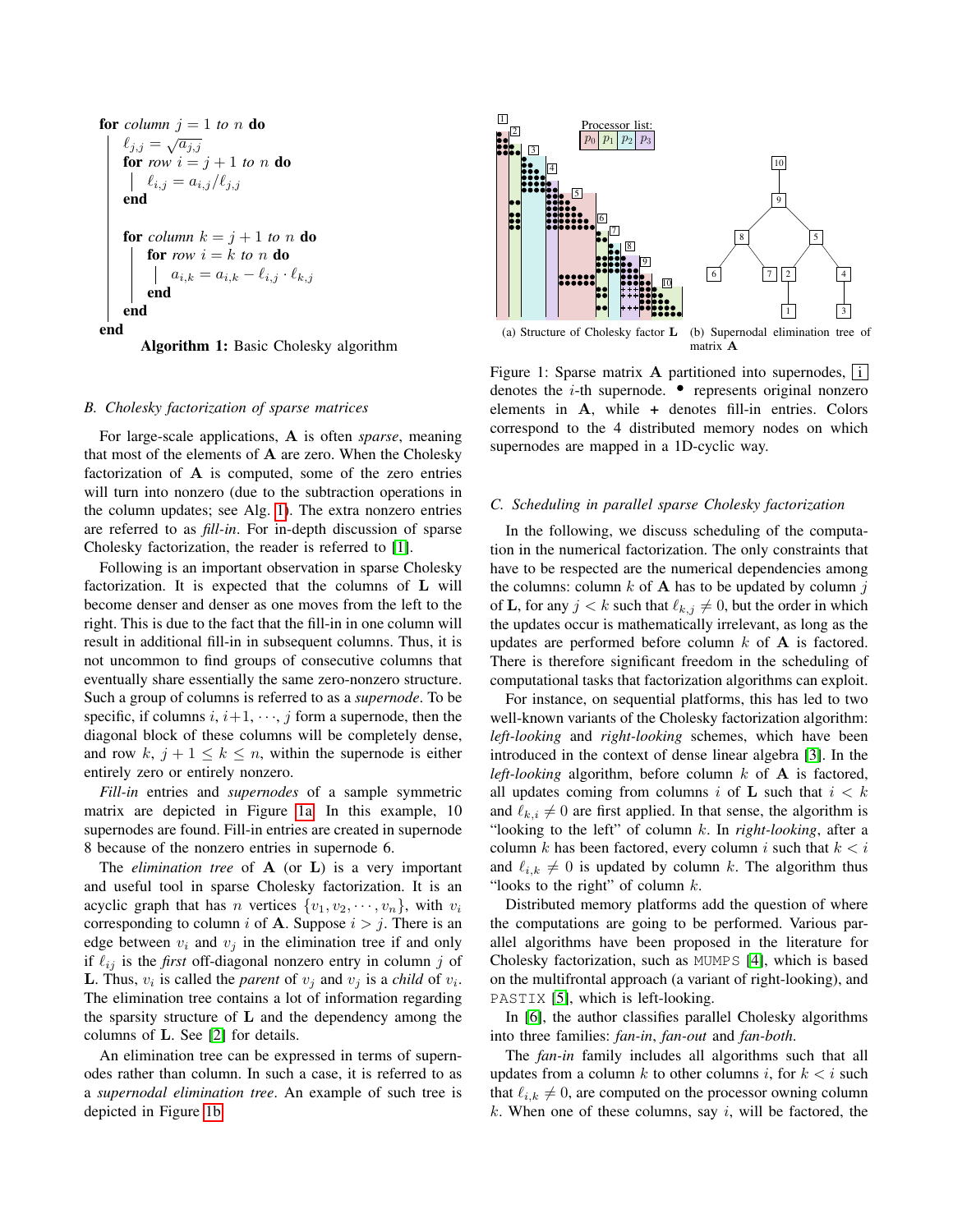processor owning  $i$  will have to "fan-in" (or collect) updates from previous columns.

The *fan-out* family includes algorithms that compute updates from column k to columns i, for  $k < i$  such that  $\ell_{k,i} \neq 0$ , on processors owning columns i. This means that the processor owning column  $k$  has to "fan-out" (or broadcast) column  $k$  of the Cholesky factor.

The *fan-both* family generalizes these two families to allow these updates to be performed on any processors. This family relies on *computation maps* to map computations to processors.

In the rest of the paper, we will use the term *fan-both algorithm* as a shorthand to refer to *an algorithm belonging to the fan-both family* (and similarly for *fan-in* and *fan-out*).

## <span id="page-2-0"></span>III. A VERSATILE PARALLEL SPARSE CHOLESKY ALGORITHM

As mentioned in the previous section, there are many ways to schedule the computations as long as the precedence constraints are satisfied. The Cholesky factorization in symPACK is inspired by the *fan-both* algorithm. This leads to a high level of versatility and modularity, which allows symPACK to adapt to various platforms and network topologies.

## *A. Task-based formulation*

Both *fan-both* and symPACK involve three types of operations: *factorization, update, aggregation*. We let A be an  $n$ -by- $n$  matrix, and denote these tasks using the following  $notation<sup>1</sup>$  $notation<sup>1</sup>$  $notation<sup>1</sup>$ :

- *Factorization*  $F_{i,i}$ : compute column i of the Cholesky factor.
- *Update*  $U_{i,j}$ : compute the update from  $\ell_{i:n,i}$  to column j, with  $i < j$  such that  $\ell_{i,i} \neq 0$ , and put it to an aggregate vector  $t_j^i$ .
- Aggregation  $A_{j,j}$ : apply all aggregate vectors  $t_j^i$  from columns  $i < j$ , with  $\ell_{j,i} \neq 0$ , to column j.

An example of dependencies among these tasks for three columns j, i and h, with  $j < i$  and  $j < h$ , is depicted in Figure [2.](#page-2-2) After column  $j$  has been factored, its updates to dependent columns  $i$  and  $h$  can be computed. This corresponds to tasks  $U_{j,i}$  and  $U_{j,h}$ . Note that both these tasks require  $\ell_{j:n,j}$ , which has to be *fanned-out* to these two tasks. After these two tasks have been processed,  $t_i^j$  and  $t_h^j$  have been computed.  $A_{i,i}$  can now be updated using  $t_i^j$ , after which  $F_{i,i}$  is ready to be executed. After that, the task  $U_{i,h}$ , which produces  $t_h^i$ , can be executed. The two aggregate vectors  $t_h^j$  and  $t_h^i$  are then applied on column h during the execution of task  $A_{h,h}$ , requiring aggregate vectors to be *fanned-in*. Finally, task  $F_{h,h}$  can be processed. As can be observed, *fan-both* indeed involves data exchanges that can be observed in either *fan-in* or *fan-out*.

<span id="page-2-2"></span>

Figure 2: *fan-both* task dependencies for three columns j, i and h

#### *B. Parallel algorithm and computation maps*

We now describe *fan-both* in a parallel setting. We assume a parallel distributed memory platform with  $P$  processors ranging from  $p_1$  to  $p_P$ . We assume that **A** and **L** are cyclically distributed by supernodes of various sizes in a 1D way, as depicted in Figure [1a.](#page-1-1) The maximum supernode size is limited to 150 columns. This has the benefit of allowing a good load balancing of nonzero entries and computation per processor, although communication might not achieve optimal load balance. An example of such a distribution using 4 distributed memory nodes, or processors, is depicted in Figure [1a.](#page-1-1)

Ashcraft [\[6\]](#page-9-5) introduces the concept of computation maps to guide the mapping of tasks onto processors. A mapping  $M$  is a two-dimensional grid that "extends" to the matrix size (i.e.,  $n$ -by- $n$ ). Values represent node ranks computed using a closed-form generator expression. Therefore, the nby-n grid is not explicitly stored. A mapping is said to be 1-by-P when 1 rank is found in each column of  $M$ , P-by-1 1-by-P when 1 rank is round in each column or  $\mathcal{M}$ , P-by-1<br>when P distinct values are found in every column and  $\sqrt{P}$ when *P* distinct values are found in every column and  $\sqrt{P}$ <br>by- $\sqrt{P}$  when  $\sqrt{P}$  distinct ranks are found on each row and column.

A computation map  $M$  is used to map the tasks as follows:

- Tasks  $A_{i,i}$  and  $F_{i,i}$  are mapped onto node  $p_{\mathcal{M}_{i,i}}$
- Tasks  $U_{i,j}$  is mapped onto node  $p_{\mathcal{M}_{j,i}}$

In a parallel setting, aggregate vectors can be further accumulated on each node to reflect the updates of all local columns residing on a given node  $p_i$  to a given column j. We let  $a_j^{(p_i)}$  be such an aggregate vector. We have:

$$
a_j^{(p_i)} = \sum_{\substack{\forall i \ < \ n \text{ on } p_i \\ i \text{ updates } j}} t_j^i.
$$

Given a task mapping strategy  $M$ , it is important to note that the factor columns  $\ell_{i:n,i}$ ,  $\forall i, 1 \leq i \leq n$  need to be sent to at most the number of distinct node ranks present in the lower triangular part of column  $i$  of  $M$ . Aggregate vectors need to be sent to the number of distinct ranks in the lower triangular part of row  $i$  of  $M$ .

<span id="page-2-1"></span><sup>&</sup>lt;sup>1</sup>We use MATLAB notation in this paper.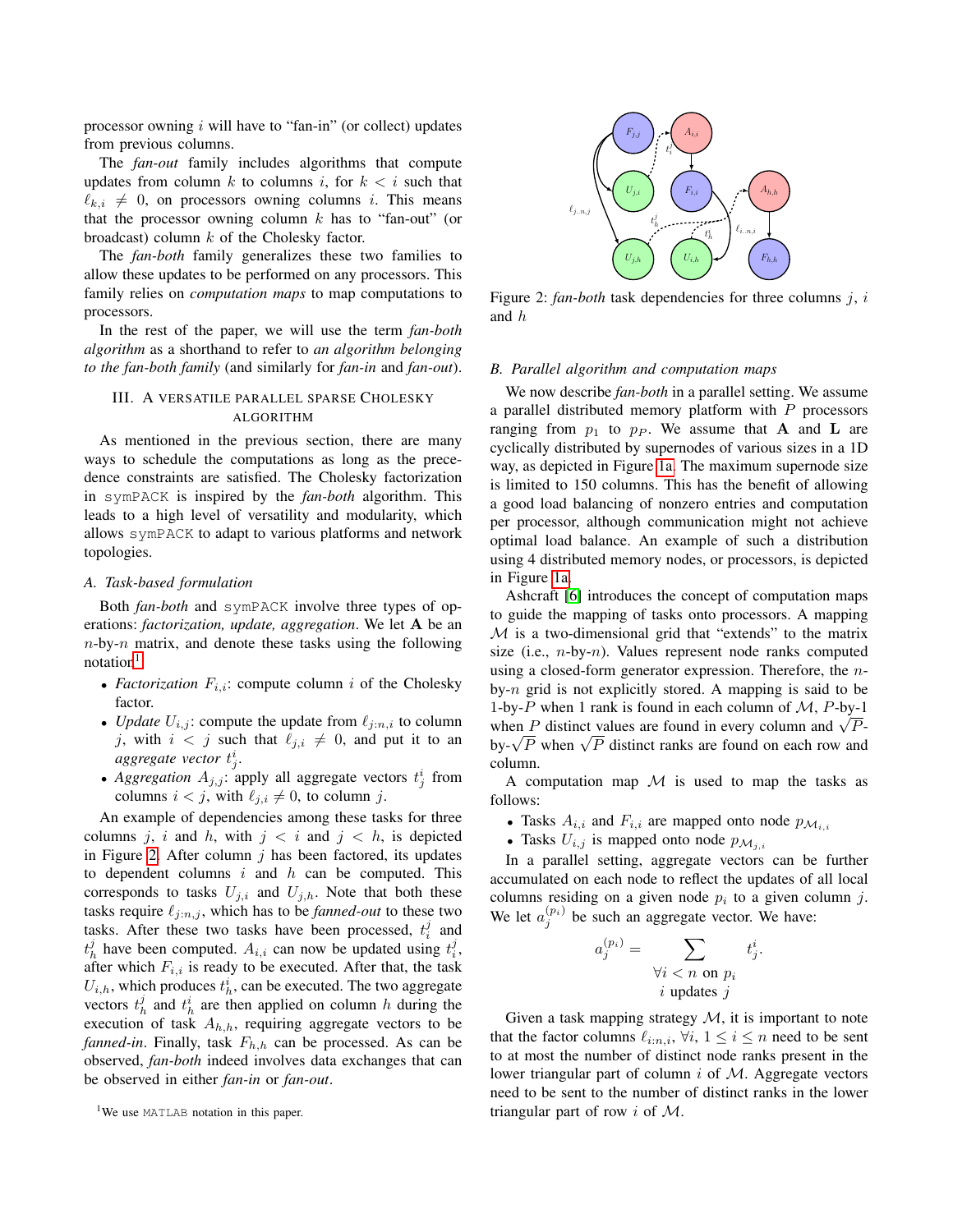<span id="page-3-0"></span>

Figure 3: Three different computation maps, corresponding to algorithms in *fan-in*, *fan-out* and *fan-both*

In [\[6\]](#page-9-5), the author discusses the worst case communication volume depending on which computation map is used. The bume depending on which computation map is used. The  $\overline{P}$ -by- $\sqrt{P}$  maps involve at most  $\sqrt{P}$  nodes in each communication step, while each step involves at most  $P$  nodes for either  $P$ -by-1 or 1-by- $P$  computation maps. The volume is directly impacted by the number of nodes participating to is directly impacted by the number of nodes participating to each communication step. However, the  $\sqrt{P}$ -by- $\sqrt{P}$  maps require two kinds of messages to be exchanged (i.e. both factors and aggregate vectors) while  $1$ -by- $P$  or  $P$ -by-1 only require one type of message. The latency cost is therefore require one type or message. The latency<br>higher for  $\sqrt{P}$ -by- $\sqrt{P}$  computation maps.

Various formulations of the Cholesky factorization can generally be described by a *fan-both* algorithm with appropriate computation maps. For instance, *fan-in* and *fan-out* are good examples, as illustrated by Figure [3.](#page-3-0) Our symPACK also uses these computation maps but it is not restricted to such task assignments. This flexible design will allow us to derive and evaluate a wider range of task mapping and scheduling strategies.

## *C. Impact of communication strategy*

Without loss of generality, parallel distributed memory algorithms perform communication following two strategies. A data transfer happening between two processors (or nodes)  $p$ source and  $p$ <sub>target</sub> can be performed the following ways:

- $p_{\text{source}}$  sends the data to  $p_{\text{target}}$  as soon as the data is available using a *push* strategy,
- $p_{\text{target}}$  gets the data from  $p_{\text{source}}$  as soon as data is required using a *pull* strategy.

These two strategies will be explained in detail below.

Another very important characteristic of communication protocols is whether a communication primitive is two-sided or one-sided. The former requires psource to issue a *send* operation and ptarget to issue a matching *receive* operation. Such strategy is employed in most MPI applications. The latter strategy can be employed in two ways, and relies on the fact that the communication library is able to write/read to/from a remote memory location. Either psource *puts* directly the data into ptarget's memory, or ptarget *gets* the data directly from *psource's* memory. This type of communication have been introduced in MPI-2 and refined in MPI-3, and is also available in other libraries such as GASNet.

In the following, we discuss those strategies and their corresponding implications in the context of the sparse Cholesky factorization, and more generally in the context of direct sparse solvers. Two kinds of messages can be exchanged throughout the factorization: *factors* and *aggregate vectors*. The first type of messages corresponds to the entries in a column after it has been factorized, or in other words, to a portion of the output data of the algorithm. The second type of messages is a temporary buffer in which a given psource will accumulate all its updates to a remote target column residing on  $p_{\text{target}}$ .

In the next two paragraphs, we suppose that two tasks  $T_{i,j}$  and  $T_{j,j}$  are respectively mapped onto two processors *p* source and  $p_{\text{target}}$ . Task  $T_{j,j}$  depends on data produced by task  $T_{i,j}$ . Let  $M_{i,j}$  denote that data.

*Push strategy:* First,  $p_{\text{source}}$  computes task  $T_{i,j}$ . As soon as it is done processing that task, it sends  $M_{i,j}$  to processor  $p_{\text{target}}$ . When processor  $p_{\text{target}}$  selects task  $T_{j,j}$ to be executed, the first thing done is to post a *receive* request, and wait until  $M_{i,j}$  has been fetched. Once it is received, task  $T_{j,j}$  can be processed.

*Pull strategy:* Let us now consider the *pull* strategy. Processor  $p_{\text{source}}$  processes task  $T_{i,j}$  and produces  $M_{i,j}$ . Later on, processor  $p_{\text{target}}$  selects task  $T_{j,j}$ . It first sends a message to processor  $p_{\text{source}}$ , requesting  $M_{i,j}$  to be sent to processor  $p_{\text{target}}$ . Once this transfer is completed, task  $T_{j,j}$ can be processed.

The key difference between the *push strategy* and the *pull strategy* is therefore which processor has the responsibility to initiate the data exchange.

#### <span id="page-3-1"></span>*D. Asynchronous communications and deadlock situations*

In the following, we discuss the use of asynchronous communication primitives in sparse matrix solvers, and more specifically in the case of Cholesky factorization. Asynchronous communications, or non-blocking communications, are often used in parallel applications in order to achieve good strong scaling and deliver high performance.

In some situations though, asynchronous communications must be used with care. Communication libraries have to resort to a certain number of buffers to perform multiple asynchronous communications concurrently. However, the space for these buffers is a limited resource, and a communication library will certainly run out of buffer space if too many asynchronous communications are performed concurrently. In such a case, the communication primitives become blocking and deadlock might occur. This latter case corresponds to the situation in which each processor has only one send buffer and one receive buffer.

Let us consider a task graph and more precisely the simpler case where that task graph is a directed tree, and analyze it in the context of matrix computation. Let us also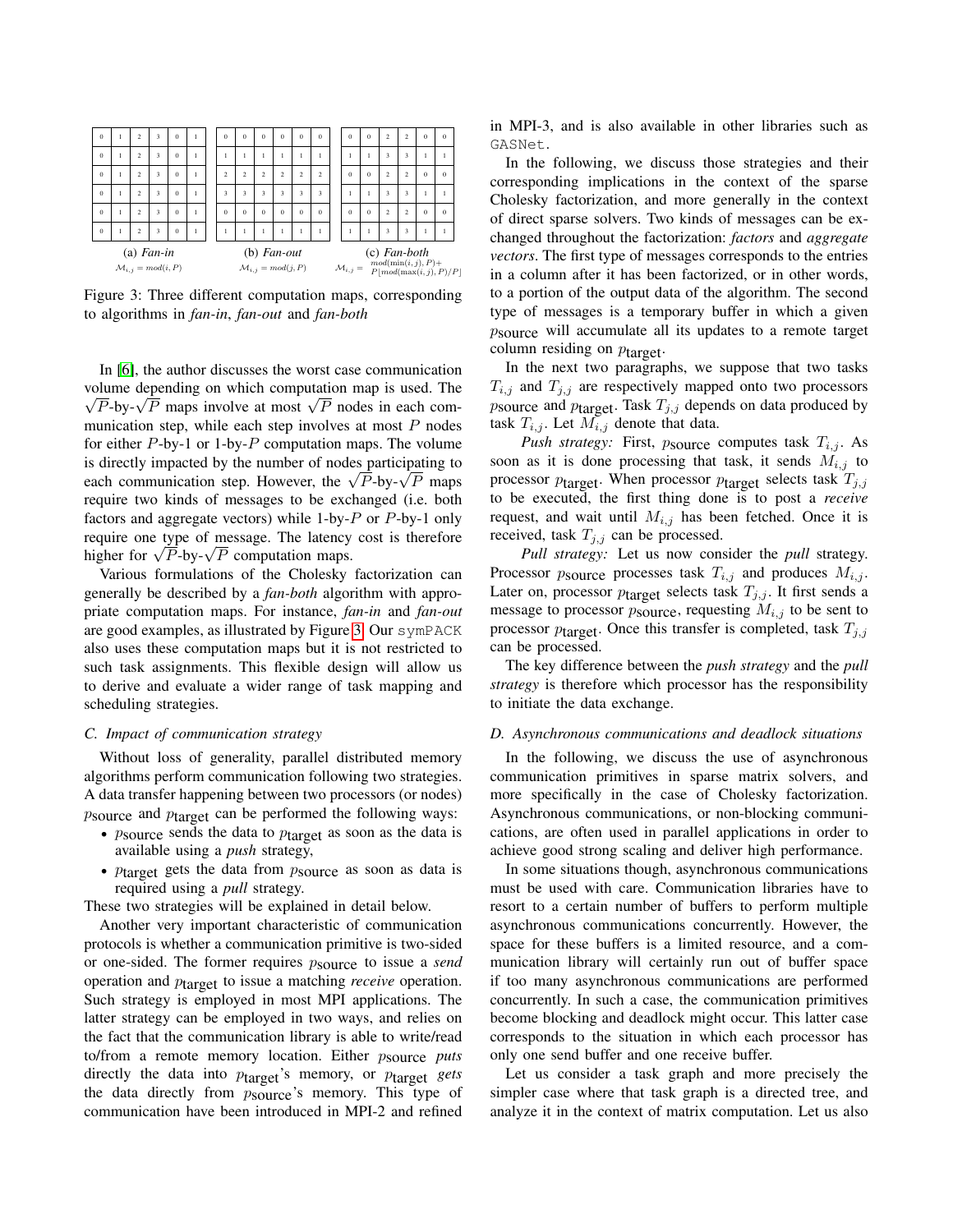suppose that operations are performed on entire columns of an input matrix. Let us denote:

- A an input matrix of dimension  $n$  on which operations are going to be applied to columns.
- $C$  the set of columns in  $A$  and distributed onto  $P$ processors in a cyclic way. We have  $\forall i \in \mathcal{C}, i \leq n$ .
- $\mathcal{T} = (V, E)$ : a task tree, where V is the set of vertices in the tree and  $E$  the set of directed edges between vertices in E.
- $T_{i,j} \in V$  a task from a *source* column  $i \in \mathcal{C}$  to a *target* column  $j \in \mathcal{C}, i \leq j$ , of matrix **A**. Let us assume that column j is modified after  $T_{i,j}$  has been processed.
- $M_{i,j} = (T_{i,j}, T_{j,k}) \in E$  a dependency between two tasks  $T_{i,j}$  and  $T_{j,k} \in V$ . It corresponds to a communication if tasks are not mapped onto the same processor.

For sparse Cholesky factorization, such a task tree can be derived from the *elimination tree* of matrix A. We suppose that this elimination tree has been labeled in a post-order fashion, which is generally the case. Therefore, every edge  $(T_{i,j}, T_{j,k})$  in E has to respect the constraint  $i \leq j \leq k$ .

Suppose that each processor has only one send buffer and one receive buffer, and that processors will push, or send, the newly produced data as soon as it has been produced. Let us also assume that prior to executing a task, the incoming data has to be received.

Such a task tree is depicted in Figure [4,](#page-4-1) with different colors corresponding to distinct processors. Let us describe how such a tree is processed by the P processors.

<span id="page-4-1"></span>

Figure 4: A task tree where deadlock happens. Green solid arrows correspond to send operations (and their local order on each processor). Red dashed arrows correspond to receive operations (and their local order).

First, each of the  $P$  processors executes one task  $T_{i,P+1}, 1 \leq i \leq P$ , of the bottom level. Processors  $p_2$  to  $p_P$ send their respective data to processor  $p_1$ , which receives each message one by one in a sequential way.

All processors can now compute tasks  $T_{P+i,3P+2}, 1 \leq$  $i \leq P$ , and then send their respective data to processor  $p_2$  on which task  $T_{3P+2,3P+2}$  has been assigned. This consumes the send buffer of all processors but processor  $p_2$ .

Processor  $p_1$  then computes task  $T_{2P+1,2P+2}$  in the rightmost branch of the tree. It cannot send the data because the send buffer is currently occupied. Processor  $p_2$  is waiting for the incoming data to task  $T_{2P+2,2P+3}$ , which cannot be sent by  $p_1$ . Hence a deadlock situation.

In order to avoid this kind of situation, tasks and messages can be scheduled in the following way:

- Process tasks  $T_{i,j} \in V$  in non-decreasing order of target column  $j$ , then in non-decreasing order of source column i.
- Send message  $M_{i,j} \in E$  in non-decreasing order of target column  $j$ , then in non-decreasing order of source column *i* and only if  $M_{i,j} < T_{i',j'}$  with respect to this ordering where  $T_{i',j'}$  is the next task scheduled onto this processor.

This problem has also been observed in [\[7\]](#page-9-6) in the context of multifrontal factorization, in which a similar criterion has to be used.

## <span id="page-4-0"></span>IV. ASYNCHRONOUS TASK-BASED FORMULATION

Modern platforms can be subject to high performance variability, and it is hard to derive an accurate model of such platforms. Obtaining good static scheduling strategies is therefore difficult. For scheduling purposes, an application is often modeled using Directed Acyclic Graphs (or DAGs). Computations are modeled as tasks, and represented by vertices in the graph while dependencies between tasks are represented by the edges. In the context of sparse matrix computations, there is no fixed task graph for a particular numerical kernel. The task graph is inherently depending upon the structure of the sparse matrix on which the computation is going to be performed. This makes the use of advanced static scheduling techniques even harder to apply.

This motivated us to rely on a dynamic scheduling approach instead, which is by nature more amenable to cope with performance variations and incomplete knowledge of the task graph. Even when the task graph is known, which is the case in sparse matrix factorizations, task completions are hard to predict on a parallel platform and dynamic scheduling is an efficient way to deal with this issue. We propose the following data structure, where each processor has:

- a *local task queue* (LTQ), containing all the tasks statically mapped onto this processor and awaiting execution,
- a *ready task queue* (RTQ), containing all the tasks for which precedence constraints have been satisfied and that can therefore be processed.

This is illustrated in Figure [5.](#page-5-0)

A task  $T_{s,t}$  is represented by a *source* supernode s and a *target* supernode t on which computations have to be applied. Each task also has an incoming dependency counter, initially set to the number of incoming edges.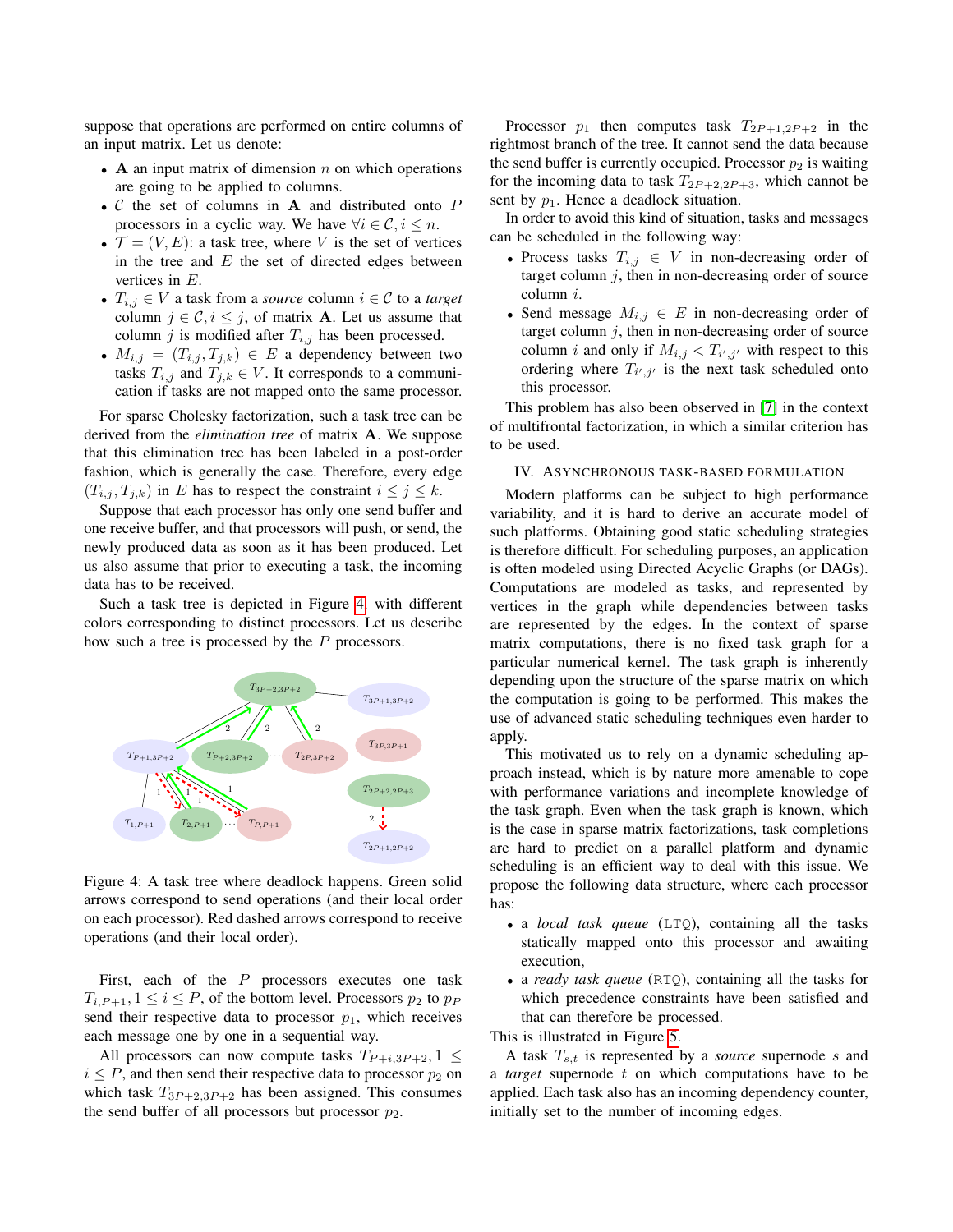<span id="page-5-0"></span>

Figure 5: Task scheduling in symPACK. Update of task dependence in LTQ. Dynamic scheduling of local tasks in RTQ.

As symPACK implements a factorization similar to *fanboth*, three types of tasks have to be dealt with. Similarly, a message  $M_{s,t}$  exchanged to satisfy the dependence between tasks mapped onto distinct processors is labeled by the *source* supernode s of the receiving task and the *target* supernode  $t$  of the receiving task.

The overall mechanism that we propose is the following: whenever a task is completed, processors owning dependent tasks are notified that new input data is now available.

As soon as a processor is done with its current computation, it periodically handles these incoming notifications by issuing one-sided *gets*. This *get* operation can either be a non-blocking communication or a blocking communication. The incoming dependency counter of the corresponding task is decremented when the communication has been completed. This corresponds to a strategy similar to the *pull* strategy discussed earlier, the only difference being that  $p_{\text{source}}$  directly notifies  $p_{\text{target}}$  rather than  $p_{\text{target}}$ periodically requesting data to  $p_{\text{source}}$ .

When a task from the LTO has all its dependencies satisfied (i.e., when its dependency counter reaches zero) then it is moved to the RTQ, and is now ready for execution. The processor then picks a task from the RTQ and executes it. If multiple tasks are available in the RTQ, then the next task that will be processed is picked according to a dynamic scheduling policy. As a first step, we use the same criterion for picking a task in the RTQ than the criterion that prevents deadlocks. Evaluating different scheduling policies will be the subject of a future analysis.

#### <span id="page-5-1"></span>*A. Data-driven asynchronous communication model*

Communications are becoming a bottleneck in most scientific computing applications. This is even more true for sparse linear algebra kernels, which often exhibit a higher communication to computation ratio. Moreover, modern parallel platforms have to exploit interconnects that are more complex than in the past, and often display a deeper hierarchical structure. Larger scale also has a side-effect which can be observed on most modern platforms: performance variability. In the following, we propose a communication protocol for our parallel sparse Cholesky implementation that allow the communications to drive the scheduling. This is a crucial piece toward an Asynchronous Task execution model.

We use the UPC++ PGAS library  $[8]$ ,  $[9]$  for communicating between distributed memory nodes. UPC++ is built on top of GASNet [\[10\]](#page-9-9), and introduces several parallel programming features useful for our implementation.

First, it provides *global pointers* for accessing memory locations on remote nodes. Using the *get* and *put* functions, one can transfer the data between two nodes in a one-sided way. Moreover, these transfers are handled by RDMA calls, and are therefore generally performed without interrupting the remote processor. Using this concept of global pointers, UPC++ also allows us to allocate and deallocate memory on a node from a remote node.

Another useful feature is the ability to perform *remote asynchronous function calls*. A processor can submit a function for execution on a remote node. It gets pushed into a queue that the remote processor executes when calling the UPC++ *progress* function.

We consider a data notification and communication process which is heavily based on these two features of UPC++. This process is depicted in Figure [6.](#page-6-1) Let us suppose that at the end of a computation,  $p_{\text{source}}$  has produced some data that needs to be sent out to  $p_{\text{target}}$ .

First,  $p_{\text{source}}$  notifies  $p_{\text{target}}$  that some data has been produced by sending it a pointer *ptr* to the data along with some meta-data *meta*. This is done by doing an asynchronous function call to a *signal*(*ptr*,*meta*) function on  $p_{\text{target}}$  directly from  $p_{\text{source}}$ , and is referred to as step 1 in the diagram.

When  $p_{\text{target}}$  finishes its current computation, it calls a *poll* function (step 2), whose main role is to watch for incoming communications and do the book-keeping of task dependencies. This function resorts to UPC++ *progress* function to execute all asynchronous calls to the *signal*(*ptr*,*meta*) function, which enqueues *ptr* and *meta* into a list. This corresponds to steps 3 and 4. The next step in the *poll* function is to go through that list of global *ptr* and issue a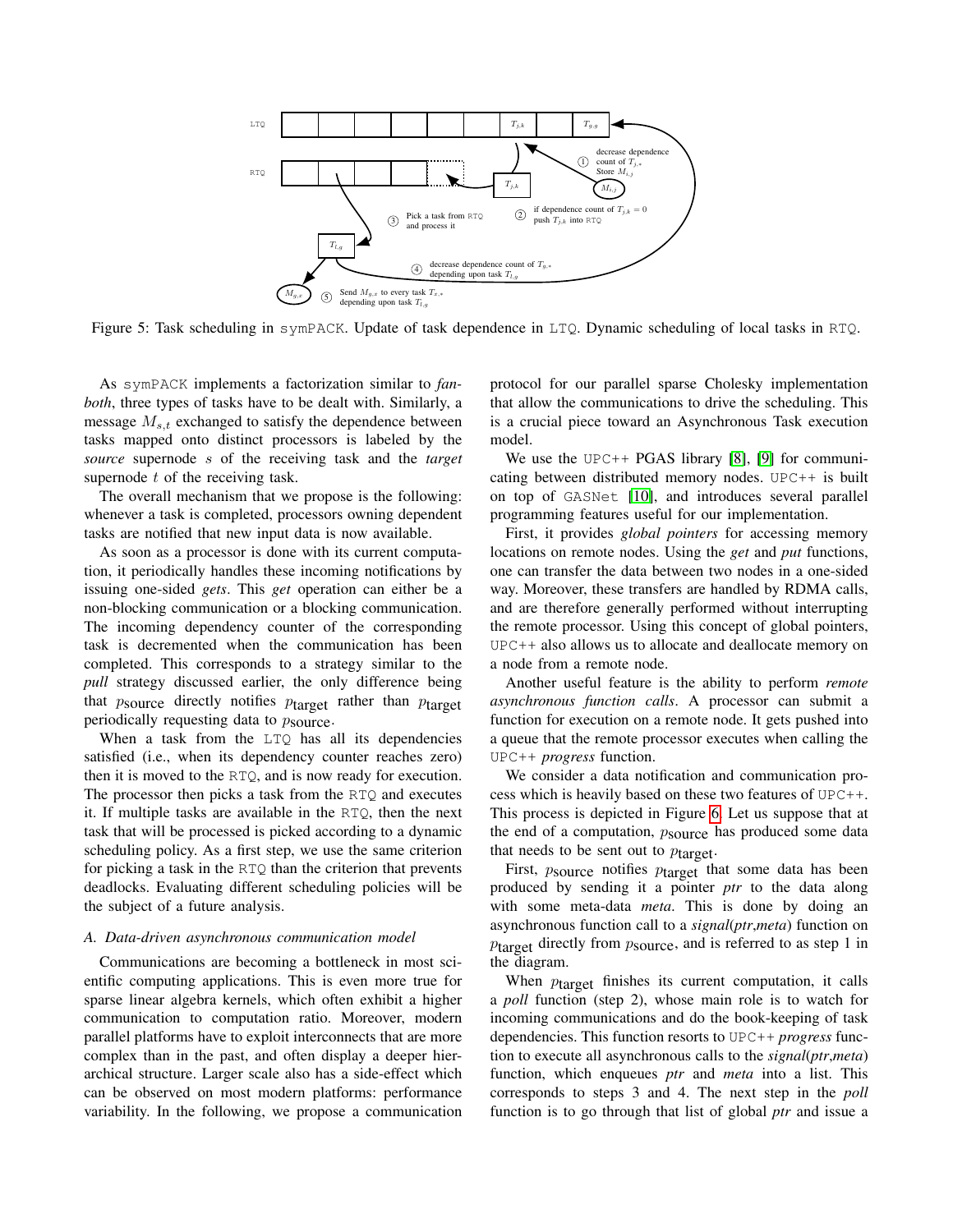<span id="page-6-1"></span>

Figure 6: Data exchange protocol in symPACK. Notifications are performed using UPC++ asynchronous tasks, actual data is fetched with one-sided get.

*get* operation to pull the data (step 5). Note that this *get* can be asynchronous, but for the sake of simplicity, we suppose a blocking *get* operation here. Once the *get* operation is completed, the *poll* function updates the dependencies of the every task  $T_m$  that will be using this data (which can be found by looking at the meta-data *meta*). If all dependencies of a task are met, that task is moved into the list of readytasks RTQ (at step 6).

Finally,  $p_{\text{target}}$  resumes its work by selecting a task from RTQ and run it.

As mentioned before, two types of data are encountered in Cholesky factorization: factors and aggregate vectors. Factors represent the output of the algorithm. The procedure described in Figure [6](#page-6-1) can be applied to these factors in a straightforward way. Aggregate vectors, however, are temporary data. Hence, they need to be deleted when not required anymore; that is after step 5 of the process has been completed. UPC++ allows a process to deallocate memory on a remote process using a global pointer to that memory zone. Therefore, when dealing with aggregate vectors, ptarget will deallocate the data pointed by *ptr* on psource after it is done fetching it, without interrupting psource.

# V. PERFORMANCE EVALUATION

<span id="page-6-0"></span>In this section, we present the performance of the sparse Cholesky factorization implemented in our solver symPACK. Our experiments are conducted on the NERSC Edison supercomputer, which is based on Cray XC30 nodes. Each node has two Intel(R) Xeon(R) CPU E5-2695 v2 "Ivy bridge" processors with 12 cores running at 2.40GHz and 64GB of memory [\[11\]](#page-9-10).

We evaluate the performance of symPACK, our parallel asynchronous task-based sparse Cholesky implementation using a set of matrices from the University of Florida Sparse Matrix Collection [\[12\]](#page-9-11). A description of each matrix can be found in Table [I.](#page-6-2)

In this paper, we analyze the performance of symPACK in a distributed memory setting only. Therefore, all experiments are conducted without multi-threading (which is commonly referred to as "flat-MPI").

For sparse Cholesky factorization, the amount of fill-in that occurs depends on where the nonzero elements are in the matrix. Permuting (or ordering) the matrix symmetrically changes its zero-nonzero structure, and hence changes the amount of fill-in in the factorization process. In our experiments, a fill-reducing ordering computed using Scotch [\[13\]](#page-9-12) is applied to the original matrix. The Scotch library contains an implementation of the nested dissection algorithm [\[14\]](#page-9-13) to compute a permutation that reduces the number of fill-in entries in the Cholesky factor.

<span id="page-6-2"></span>

| Matrices from UFL sparse matrix collection |                                                           |                  |            |               |  |  |  |  |
|--------------------------------------------|-----------------------------------------------------------|------------------|------------|---------------|--|--|--|--|
| Name                                       | <b>Type</b>                                               | $\boldsymbol{n}$ | nnz(A)     | nnz(L)        |  |  |  |  |
| boneS10                                    | 3D trabecular bone                                        | 914.898          | 20,896,803 | 318,019,434   |  |  |  |  |
| bone010                                    | 3D trabecular bone                                        | 986,703          | 24,419,243 | 1,240,987,782 |  |  |  |  |
| G3 circuit                                 | Circuit simulation problem                                | 1,585,478        | 4,623,152  | 107,274,665   |  |  |  |  |
| audikw 1                                   | Symmetric rb matrix                                       | 943.695          | 39,297,771 | 1.221.674.796 |  |  |  |  |
| af shell7                                  | Sheet metal forming,<br>positive definite                 | 504.855          | 9.042.005  | 104.329.190   |  |  |  |  |
| Flan 1565                                  | 3D model of a steel flange,<br>hexahedral finite elements | 1.564.794        | 57,865,083 | 1.574.541.576 |  |  |  |  |

Table I: Characteristics of matrices used in the experiments

#### *A. Impact of communication and scheduling strategy*

First, we aim at characterizing the impact of the communication strategy used during Cholesky factorization. We also aim at evaluating the impact of the dynamic scheduling described in Section [IV.](#page-4-0) To this end, we conduct a strong scaling experiment using the *boneS10* matrix from the University of Florida Sparse Matrix collection [\[12\]](#page-9-11). Run times are averaged out of two runs. Results are depicted in Figure [7,](#page-7-0) with error bars representing standard deviations. In this experiment, three variants of symPACK are compared: *Push*, *Pull* and *Pull + dynamic scheduling*.

The *Push* variant of symPACK is based on a two-sided push communication protocol implemented using MPI. It uses the scheduling constraints introduced in Section [III-D](#page-3-1) to prevent deadlocks. These constraints apply to both computations and communications.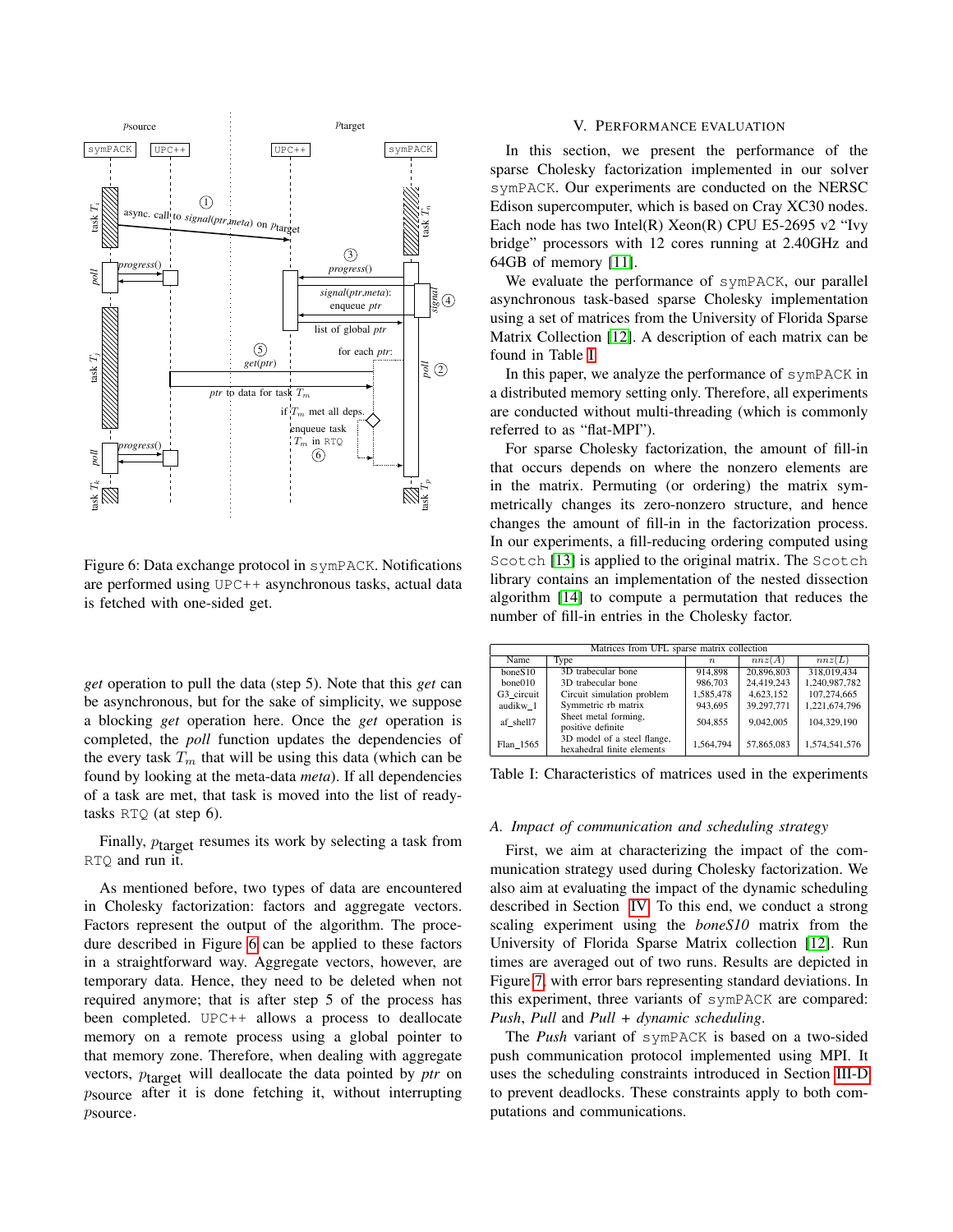The *Pull* variant implements a one-sided pull communication protocol using UPC++, but relieves the constraints on communications while still respecting the constraints on computations. As a result, both *Push* and *Pull* executes the same static schedule for computations, but organize communication in two different ways.

<span id="page-7-0"></span>

Figure 7: Impact of communication strategy and scheduling on symPACK performance

We observe in Figure [7](#page-7-0) that the *Pull* variant of symPACK outperforms the *Push* variant. This confirms that the communication protocol described in Section [IV-A](#page-5-1) and that relies on UPC++ to perform the one-sided communications displays a negligible overhead compared to a two-sided communication strategy using MPI.

This performance difference confirms that the sorting criterion that needs to be applied on both tasks and outgoing communications when using a push strategy also significantly constrains the schedule. Removing the constraints on how communications are scheduled while avoiding still deadlocks through the use of the *Pull* strategy allows to achieve a better scalability.

This trend is further improved by using a dynamic scheduling policy in conjunction with the *Pull* strategy. This confirms the dynamic scheduling as described in Section [IV](#page-4-0) is a good way to improve scalability in the context of sparse matrix computations. In the rest of the paper, results corresponding to symPACK will correspond to the *Pull + dynamic scheduling* variant.

# *B. Strong scaling*

In the next set of experiments, we evaluate the strong scaling of our sparse symmetric solver symPACK. We compare its performance to two state-of-the-art parallel symmetric solvers: MUMPS 5.0 [\[4\]](#page-9-3) and PASTIX 5.2.2 [\[5\]](#page-9-4). The package MUMPS is a well-known sparse solver based on the multifrontal approach and that implements a symmetric factorization. The code PASTIX is based on a right-looking supernodal formulation.

We also provide the run times achieved by SuperLU\_DIST 4.3 [\[15\]](#page-9-14), [\[16\]](#page-9-15) as a reference. Note that SuperLU\_DIST is not a symmetric code and therefore requires twice as much memory and floating point operations (if the columns are factored in the *same* order). However, it is well known for its good strong scaling. Therefore, only scalability trend rather than run times should be compared.

The same ordering, Scotch, is used for all solvers presented in the experiments. As this paper focuses solely on distributed memory platforms, neither PASTIX, MUMPS nor SuperLU\_DIST are using multi-threading. Furthermore, the term *processor* corresponds to a distributed memory process. Each data point corresponds to the average of three runs.

<span id="page-7-1"></span>

Figure 8: Strong scaling of symPACK on G3\_circuit

<span id="page-7-2"></span>

Figure 9: Strong scaling of symPACK on Flan 1565

On the G3 circuit matrix, for which results are depicted in Figure [8,](#page-7-1) MUMPS and PASTIX perform better when using up to 96 and 192 processors respectively. On larger platform, symPACK becomes faster than these two state-of-the-art solvers, displaying a better strong scaling. The average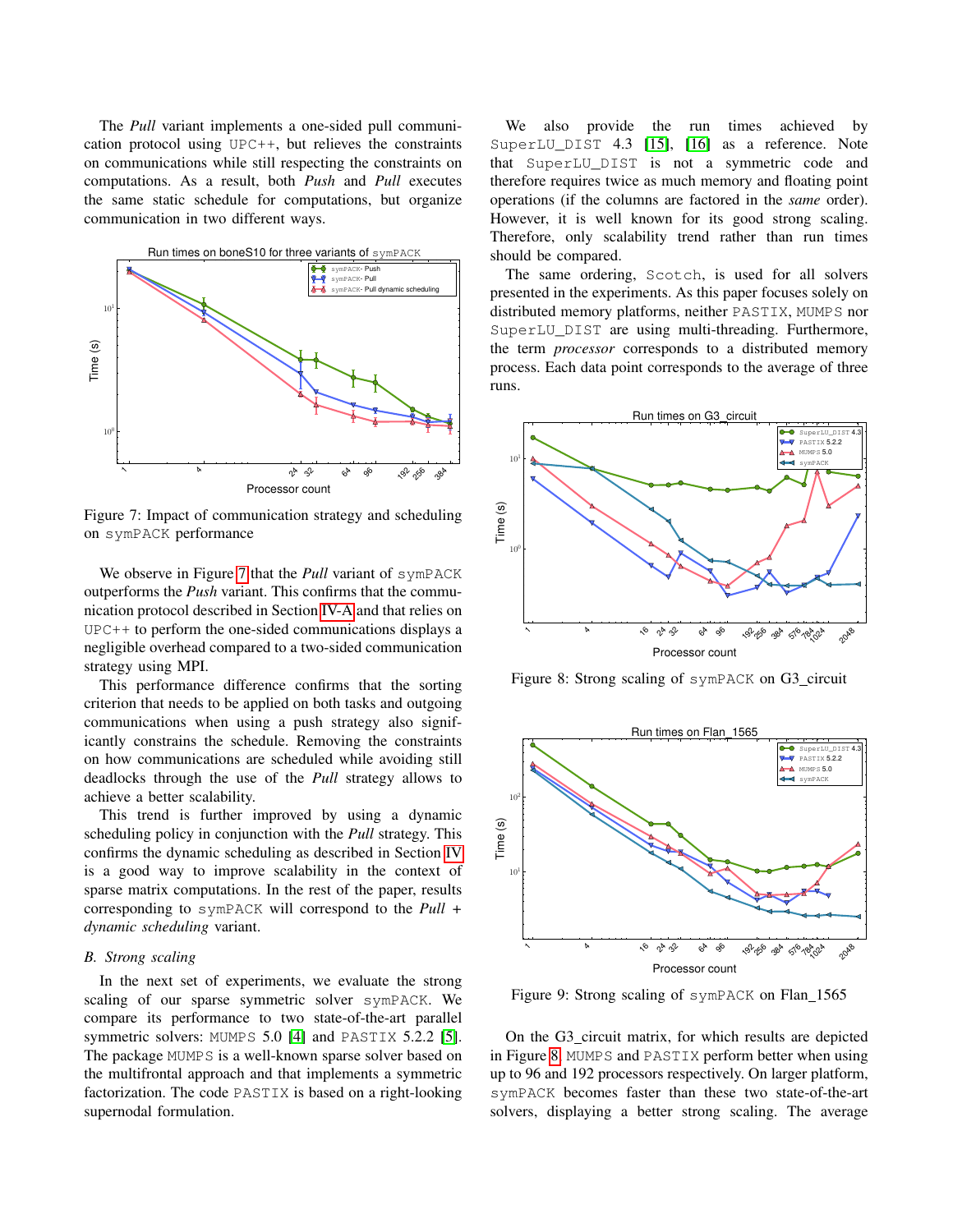<span id="page-8-4"></span>

|            | Speedup vs. sym. |       |      | Speedup vs. best |      |      |
|------------|------------------|-------|------|------------------|------|------|
| Problem    | min              | max   | avg. | mın              | max  | avg. |
| G3 circuit | 0.24             | 5.70  | 1.07 | 0.24             | 5.70 | 1.07 |
| Flan 1565  | 1.06             | 9.40  | 2.11 | 1.06             | 7.07 | 1.94 |
| af shell7  | 0.89             | 10.61 | 3.61 | 0.89             | 7.77 | 3.21 |
| audikw 1   | 1.11             | 14.46 | 3.14 | 1.11             | 2.84 | 1.77 |
| boneS10    | 0.86             | N.A.  | N.A. | 0.86             | 4.73 | 1.75 |
| bone010    | 1.06             | 16.83 | 3.34 | 1.06             | 2.03 | 1.47 |

Table II: Speedup of symPACK over state-of-the-art solvers

speedup against the fastest solver for this specific matrix is 1.07, with a minimum value of 0.24 and a maximum value of 5.70 achieved when using 2048 processors.

The performance of symPACK on a smaller number of processors can be explained by the data structures which are used to reduce the memory usage at the expense of more expensive indirect addressing operations. The G3 circuit matrix being extremely sparse, it is very likely that simpler structures with lower overhead would yield a higher level of performance. In terms of scalability, symPACK displays a favorable trend when compared to SuperLU\_DIST, which scales up 192 processors on the expanded problem.

<span id="page-8-1"></span>

Figure 10: Strong scaling of symPACK on af\_shell7

On other problems, symPACK is faster than all alternatives, as observed on Figures [9,](#page-7-2) [10,](#page-8-1) [11,](#page-8-2) [12,](#page-8-3) and [13.](#page-9-16) Detailed speedups over the best symmetric solver and the best overall solver (thus including SuperLU\_DIST) are presented in Table [II.](#page-8-4) The highest average speedup is achieved on the af shell7 problem, for which symPACK can achieve an average speedup of 3.21 over the best of every other solver. The corresponding minimum speedup is 0.89 while the maximum is 7.77.

Interestingly, SuperLU\_DIST is the fastest of the stateof-the-art solvers on the audikw 1 and bone010 matrices when using more than 384 processors. In those two cases, symPACK achieves an average speedup of respectively 1.77 and 1.47. If the memory constraint is such that one cannot

<span id="page-8-2"></span>

Figure 11: Strong scaling of symPACK on audikw 1

<span id="page-8-3"></span>

Figure 12: Strong scaling of symPACK on bone010

run an unsymmetric solver like SuperLU\_DIST, then symPACK achieves an average speedup of respectively 3.14 and 3.34 over the best symmetric solver. Note that on the boneS10 matrix, neither PASTIX nor MUMPS succeeded using 2048 processors.

Altogether, the experiments confirmed that the asynchronous task paradigm used in symPACK leads to promising practical results in the context of sparse matrix computations. When used in conjunction with a dynamic scheduling strategy, symPACK outperforms the state-of-the-art symmetric solvers. This is crucial for memory constrained environment. However, even when the amount of memory is sufficient to perform a LU factorization instead of the Cholesky factorization, the approach proposed in this paper allows symPACK to efficiently leverage the benefit of doing less computations, thus demonstrating the importance of symmetric solvers.

## VI. CONCLUSION

<span id="page-8-0"></span>In this paper, we proposed a novel asynchronous task based approach and studied it in the context of sparse matrix